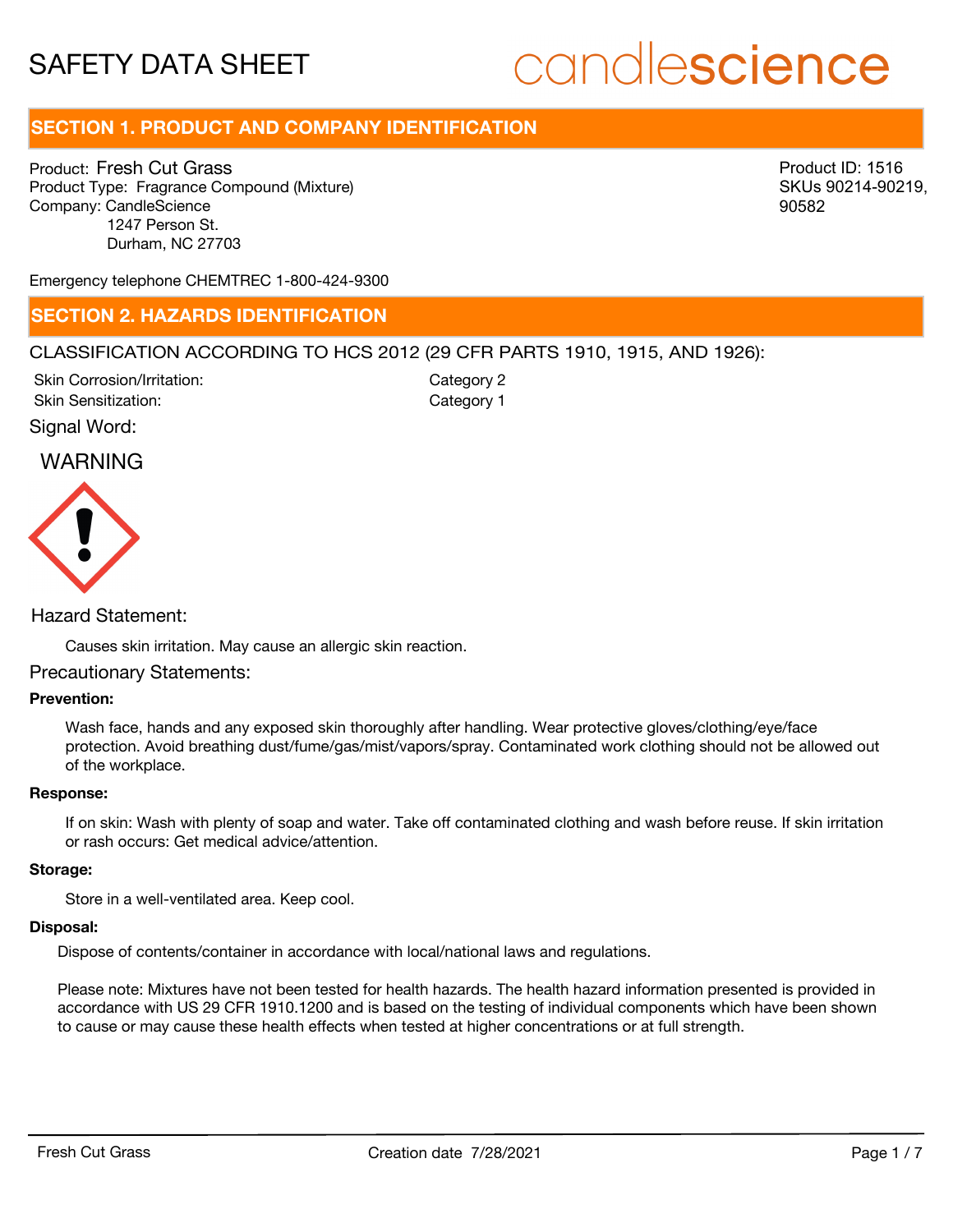# candlescience

# **SECTION 3. COMPOSITION/INFORMATION ON INGREDIENT**

| Hazardous components                          | CAS No.    | Weight % |
|-----------------------------------------------|------------|----------|
| Tricyclodecenyl propionate                    | 17511-60-3 | $5 - 10$ |
| 2-Methyl-3-(p-isopropylphenyl)propionaldehyde | 103-95-7   | $5 - 10$ |
| 2,4-dimethylcyclohex-3-ene-1-carbaldehyde     | 68039-49-6 | $5 - 10$ |
| cis-Hex-3-en-1-ol                             | 928-96-1   | $1 - 3$  |
| 4-Methoxy-alpha-methylbenzenepro              | 5462-06-6  | $\le$ <1 |
| Geraniol                                      | 106-24-1   | $\le$ <1 |
| 3-(4-ethylphenyl)-2,2-dimethylpropanal        | 67634-15-5 | $\le$ <1 |
| Amyl salicylate                               | 2050-08-0  | $\le$ <1 |
| Linalyl acetate                               | 115-95-7   | $\le$ <1 |
| d-Limonene                                    | 5989-27-5  | $\le$ <1 |
| dl-Citronellol                                | 106-22-9   | $\le$ <1 |
| Methyl 2,4-dihydroxy-3,6-dimethylbenzoate     | 4707-47-5  | $\le$ <1 |

# **SECTION 4. FIRST AID MEASURES**

# Inhalation:

Remove casualty to fresh air and keep warm and at rest. In case of respiratory tract irritation, consult a physician.

# Skin contact:

Change contaminated, saturated clothing. After contact with skin, wash immediately with plenty of water and soap. In case of skin reactions, consult a physician.

# Eye contact:

In case of contact with eyes flush immediately with plenty of flowing water for 10 to 15 minutes holding eyelids apart and consult an ophthalmologist.

### Ingestion:

If accidentally swallowed rinse the mouth with plenty of water (only if the person is conscious) and obtain immediate medical attention. Do not induce vomiting.

# Most important symptoms:

N/A

Indication of immediate medical attention:

Treat symptomatically.

General information:

When in doubt or if symptoms are observed, get medical advice.

# **SECTION 5. FIREFIGHTING MEASURES**

Suitable extinguishing media: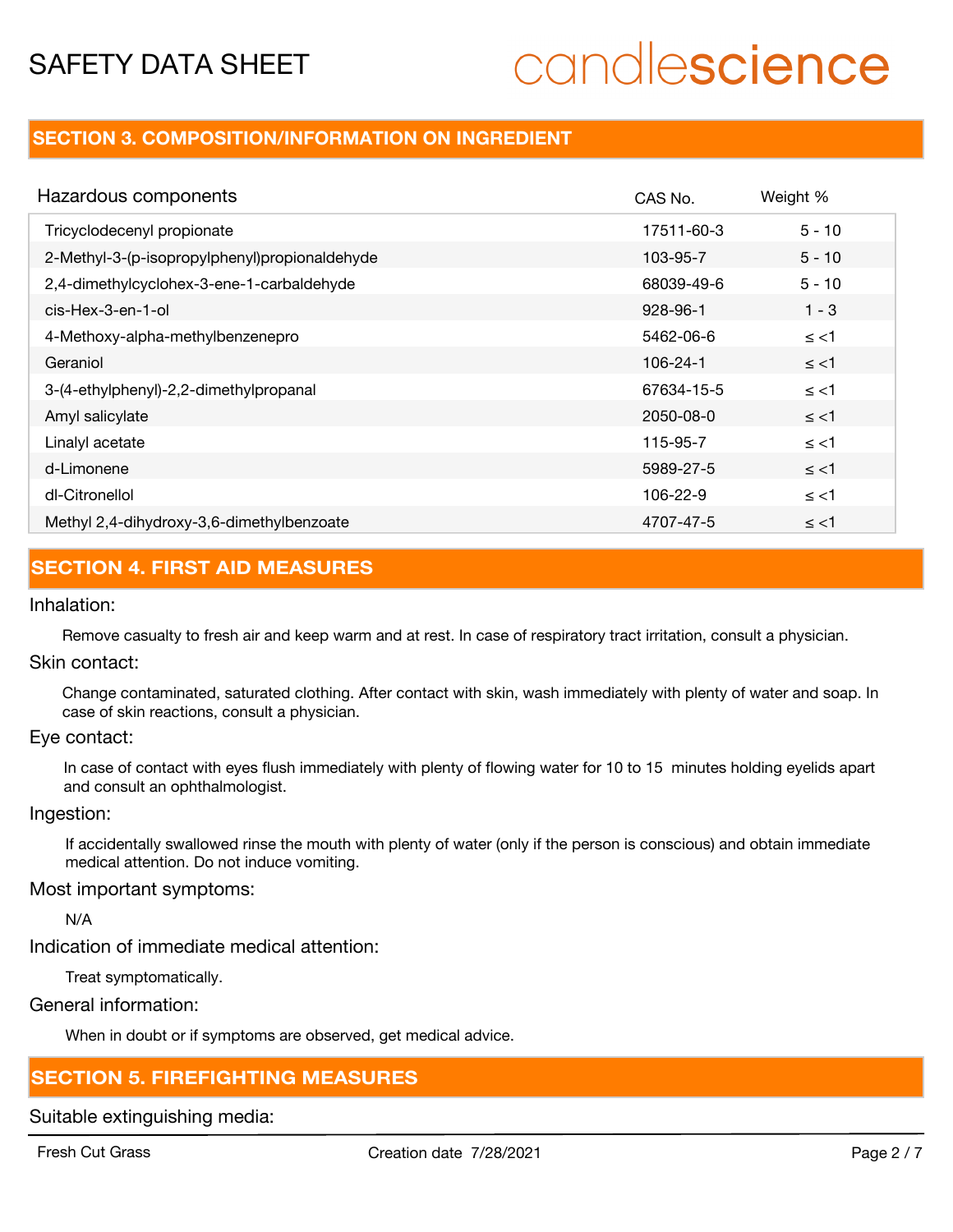# candlescience

Foam, carbon dioxide, or dry chemical.

# Unsuitable extinguishing media:

Avoid use of water in extinguishing fires.

# Specific hazards:

During fire, gases hazardous to health may be formed. Do not allow run-off from fire fighting to enter drains or water courses.

# Special fire fighting procedures:

Wear self-contained breathing apparatus for firefighting. Move containers from fire area if it can be done safely. Use water spray jet to protect personnel and to cool endangered containers.

# **SECTION 6. ACCIDENTAL RELEASE MEASURES**

# Personal precautions, protective equipment and emergency procedures:

Evacuate personnel to safe areas. Remove all sources of ignition. Ensure adequate ventilation. Keep people away from and upwind of spill/leak. Wear appropriate protective equipment and clothing during clean-up.

### Environmental precautions:

Do not allow to enter into soil/subsoil. Do not allow to enter into surface water or drains. Dispose of in accordance with local regulations. Local authorities should be advised if significant spillage cannot be contained.

# Methods and materials for containment and cleaning up:

Soak up with inert absorbent material (e.g. sand, silica gel, vermiculite). Keep in suitable and closed containers for disposal. Clean contaminated floors and objects thoroughly while observing environmental regulations.

# **SECTION 7. HANDLING AND STORAGE**

### Precautions for safe handling:

Avoid contact with skin and eyes. Avoid prolonged inhalation of vapors. Wash hands and other exposed areas with mild soap and water before eating, drinking or smoking and when leaving work. Handle in accordance with good industrial hygiene and safety practices.

## Conditions for safe storage, including any incompatibilities:

Store in tightly closed and upright container in a cool, dry, ventilated area. Store away from light, heat, and sources of ianition.

# **SECTION 8. EXPOSURE CONTROLS/PERSONAL PROTECTION**

# Exposure Guidelines:

ACGIH: dl-Citronellol (CAS 106-22-9) TWA 5 ppm

ACGIH: Geraniol (CAS 106-24-1) TWA 5 ppm

ACGIH: d-Limonene (CAS 5989-27-5) TWA 5 ppm

# Appropriate Engineering Controls:

# **Ventilation:**

Use engineering controls to maintain airborne levels below exposure limit requirements or guidelines. If there are no applicable exposure limit requirements or guidelines, use only with adequate ventilation. Local exhaust ventilation may be necessary for some operations.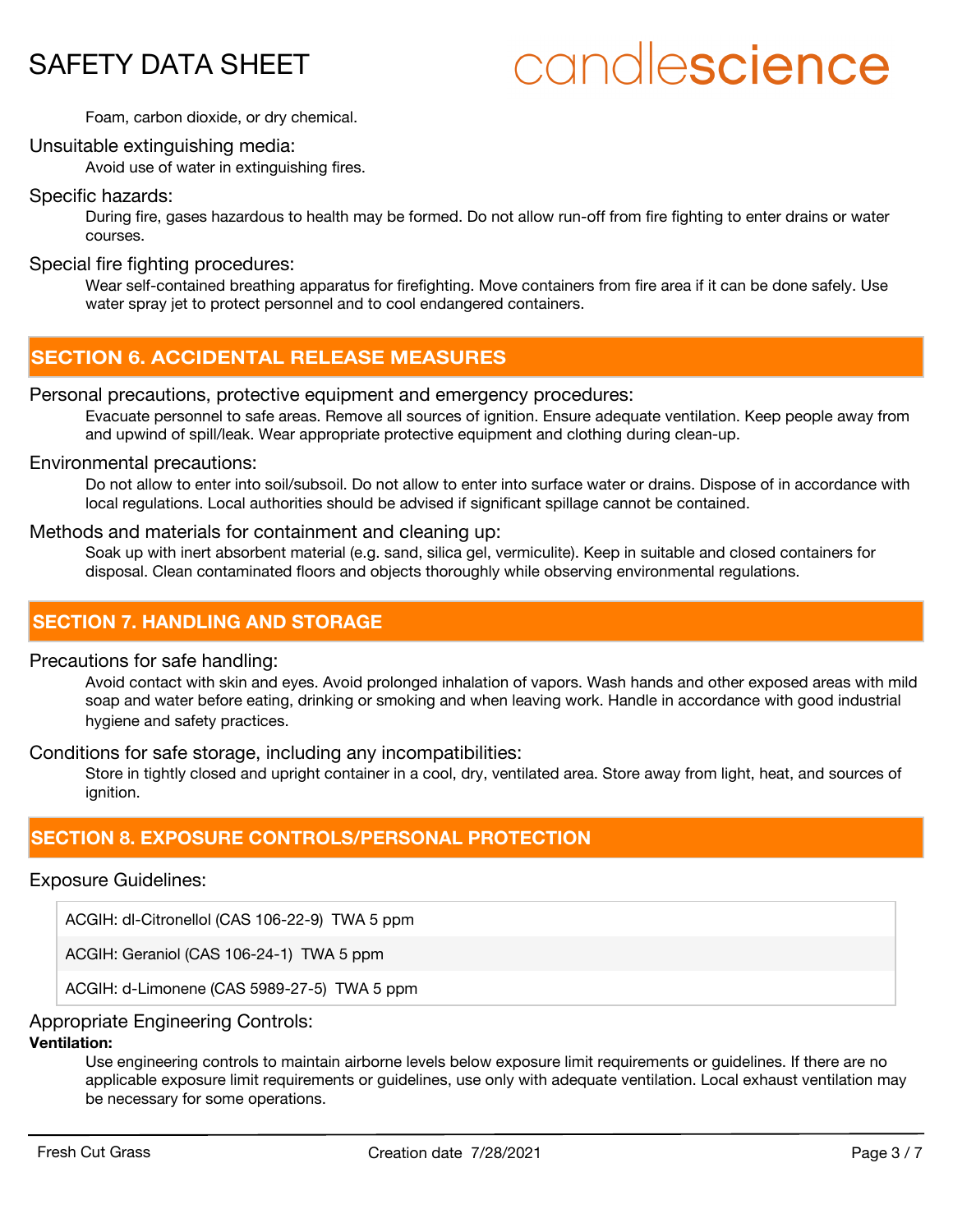

# candlescience

# Personal Protective Equipment:

#### **Eye protection:**

Ensure that eyewash stations and safety showers are close to the workstation location. Chemical resistant goggles must be worn.

#### **Hand protection:**

Wear chemical resistant gloves suitable for this material as determined by a hazard assessment. Gloves should be discarded and replaced if there is any indication of degradation or chemical breakthrough.

#### **Skin and body protection:**

Wear protective clothing suitable for this material as determined by a hazard assessment.

#### **Respiratory protection:**

Respiratory protection should be worn when workplace exposures exceed exposure limit requirements or guidelines. If there are no applicable exposure limits or guidelines, use an approved respirator where there is a potential for adverse effects, including but not limited to respiratory irritation or odor, where indicated or required by the exposure assessment. Selection of air-purifying or positive-pressure supplied air will depend on the results of the exposure assessment which includes an evaluation of the specific operations and the actual or potential airborne concentrations. The type of cartridge or filter to be used must be selected and approved for the chemical, class, or classes of chemicals likely to be encountered in the workplace. For emergency conditions, use an approved positive-pressure self-contained breathing apparatus.

#### **General hygiene considerations:**

Handle in accordance with good industrial hygiene and safety practice. Remove contaminated clothing and protective equipment before entering eating areas. Wash hands before breaks and immediately after handling the product.

# **SECTION 9. PHYSICAL AND CHEMICAL PROPERTIES**

| Appearance:                                       | Liquid                     |  |  |
|---------------------------------------------------|----------------------------|--|--|
| Color:                                            | Colorless to light yellow  |  |  |
| Odor:                                             | Characteristic             |  |  |
| Odor threshold:                                   | N/A                        |  |  |
| pH:                                               | N/A                        |  |  |
| Melting point:                                    | N/A                        |  |  |
| Boiling point:                                    | N/A                        |  |  |
| Flashpoint:                                       | 93.9 °C<br>201 $\degree$ F |  |  |
| Evaporation Rate (Butyl Acetate = 1): $N/A$       |                            |  |  |
| Flammability (solid, gas):                        | N/A                        |  |  |
| Upper lower flammability or explosive limits: N/A |                            |  |  |
| Vapor density (Air=1):                            | N/A                        |  |  |
| Vapor pressure:                                   | 0.04335 mmHg               |  |  |
| Specific gravity (H2O=1):                         | $0.9010 - 0.9110$          |  |  |
| Solubility in water:                              | N/A                        |  |  |
| Solubility in other solvents:                     | N/A                        |  |  |
|                                                   |                            |  |  |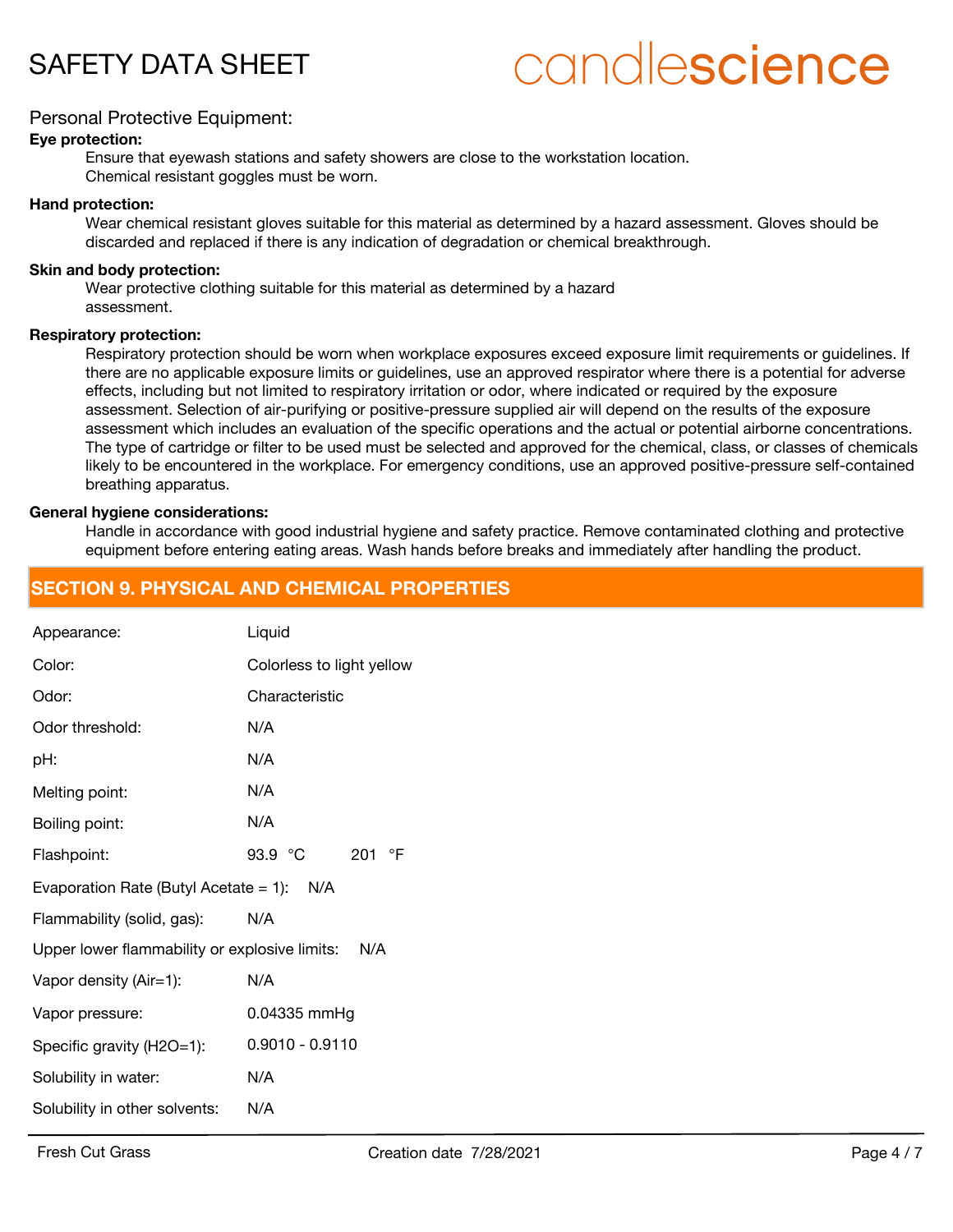# candlescience

Partition coefficient: n-octanol/water: N/A Auto-ignition temperature: N/A Decomposition temperature: N/A

| <b>PCOONINGO INCITED CREATER</b> |     |
|----------------------------------|-----|
| Kinematic viscosity:             | N/A |
| Dynamic viscosity:               | N/A |
| Explosive properties:            | N/A |
| Oxidizing properties:            | N/A |
| Refractive index:                | N/A |

# **SECTION 10. STABILITY AND REACTIVITY**

### **Chemical stability:**

The product is stable and non-reactive under normal conditions of use, storage and transport.

# **Possibility of hazardous reactions:**

Material is stable under normal conditions.

### **Conditions to avoid:**

Heat, flames and sparks. Temperature extremes and direct sunlight.

### **Incompatible materials:**

Strong oxidizing agents. Strong acids. Strong Bases.

# **Hazardous decomposition products:**

No hazardous decomposition products are known.

# **SECTION 11. TOXICOLOGICAL INFORMATION**

### **Acute oral toxicity:**

9213 mg/kg

# **Acute dermal toxicity:**

4837 mg/kg

### **Acute inhalation toxicity:**

N/A

# **Skin corrosion/irritation:**

N/A

# **Serious eye damage/eye irritation:**

N/A

### **Respiratory or skin sensitization:**

N?A

# **Mutagenicity:**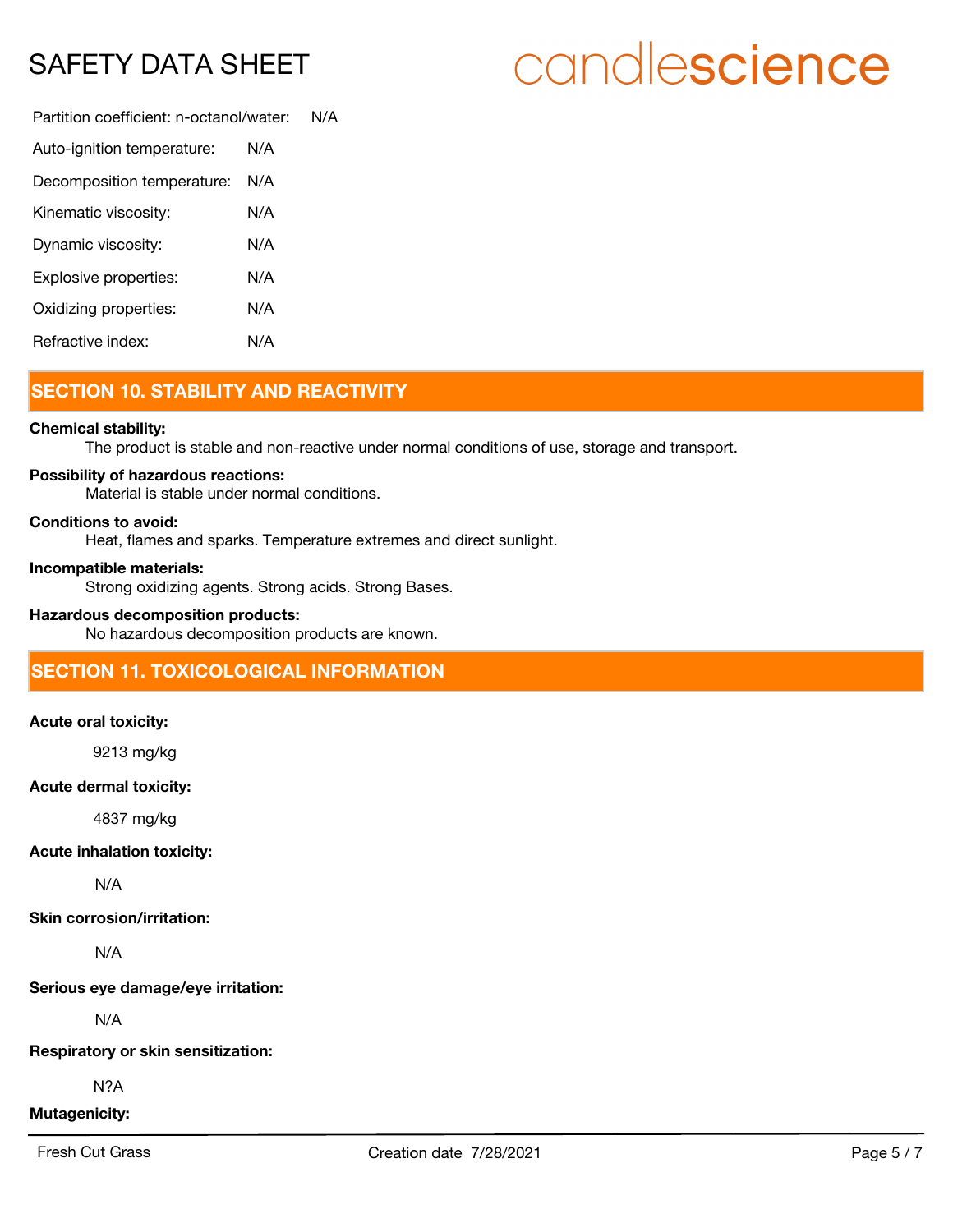# candlescience

N/A

### **Reproductive toxicity:**

N/A

# **Carcinogenicity:**

N/A

Please note: Mixtures have not been tested for health hazards. The health hazard information presented is provided in accordance with US 29 CFR 1910.1200 and is based on the testing of individual components which have been shown to cause or may cause these health effects when tested at higher concentrations or at full strength.

# **SECTION 12. ECOLOGICAL INFORMATION**

### **Ecotoxicity:**

Harmful to aquatic life with long lasting effects

# **Persistence and Degradability:**

N/A

# **Bioaccumulation:**

N/A

# **Other Adverse Effects:**

N/A

# **SECTION 13. DISPOSAL CONSIDERATIONS**

### **Disposal instructions:**

Collect and reclaim or dispose in sealed containers at licensed waste disposal site. Do not allow this material to drain into sewers/water supplies. Do not contaminate ponds, waterways or ditches with chemical or used container. Dispose of contents/container in accordance with local/regional/national/international regulations.

## **Local disposal regulations:**

Dispose in accordance with all applicable regulations.

### **Hazardous waste code:**

The waste code should be assigned in discussion between the user, the producer and the waste disposal company.

### **Waste from residues/unused products:**

Dispose of in accordance with local regulations. Empty containers or liners may retain some product residues. This material and its container must be disposed of in a safe manner.

### **Contaminated packaging:**

Since emptied containers may retain product residue, follow label warnings even after container is emptied. Empty containers should be taken to an approved waste handling site for recycling or disposal.

| <b>ISECTION 14. TRANSPORT INFORMATION</b> |                                   |  |  |
|-------------------------------------------|-----------------------------------|--|--|
| <b>IATA UN Number:</b>                    | N/A                               |  |  |
| <b>IATA UN Proper Shipping Name:</b>      | Not regulated as dangerous goods. |  |  |
| <b>IATA Transport Hazard Class:</b>       | N/A                               |  |  |